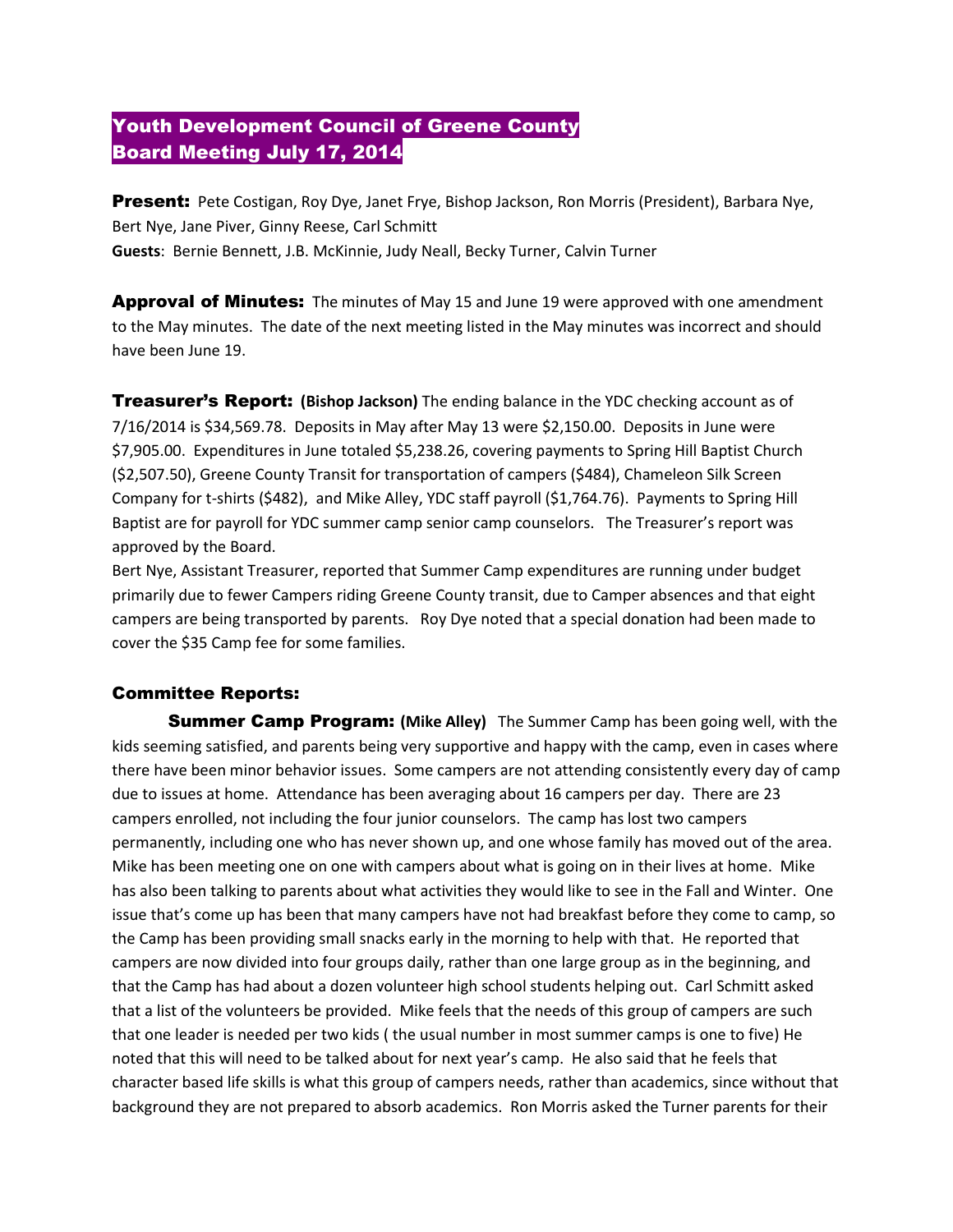observations on their children's reaction to camp, and these were extremely positive and enthusiastic. Jane Piver asked that Mike give the YDC Board a complete de-briefing after this summer's Camp is over. Mike Alley will be on vacation for a week beginning August 2.

Ron Morris briefed the Board on an issue that has come up, which is licensing for Summer Camps. As originally planned, the six week duration of the YDC Camp, would put us 3 days over a 20 day limit which would then require the Camp to be in compliance with licensure regulations by the State. Special camps devoted to one particular topic or activity can operate for up to 25 days, without the need for licensure. The fifth week of the YDC camp is the Sports camp through Spring Hill Baptist and can be counted as a separate Camp week. In order to be in compliance, the Camp has three options:

- 1. End Camp early, at the end of the  $5<sup>th</sup>$  week, putting the Camp at 19 days long.
- 2. Invite parents to participate (so that regulations would not apply)
- 3. Change Camp policy such that children are permitted to walk off the premises at any time (the Boy's and Girl's Club model)

The recommendation by Mike Alley was for option #1. After discussion, a motion was made and passed by the Board to end Camp at the end of the  $5<sup>th</sup>$  week, including a first preference being of taking the field trip to Shenandoah National Park on Friday July 25<sup>th</sup>, with an amendment of latitude to take the field trip during the  $6<sup>th</sup>$  week if necessary, and to hold a celebration picnic for campers and families on Tuesday, July 29<sup>th</sup> in the evening at 6 pm at Dover Foxcroft. Money is available in the Camp budget to buy food for the celebration picnic. It was agreed that senior counselor interns will be paid for the entire 6 weeks as was the agreement, and that interns will use the  $6<sup>th</sup>$  week to visit families to find out what parents and kids want in terms of their aspirations, needs, and dreams and also to help them to fill out the Assessment tool earlier sent out to public school families by email which uses Survey Monkey to tabulate responses.

## Fundraising:

**BAMA works Grant: (Pete Costigan)** The BAMA works application for a \$10,000.00 grant is due August  $1^{st}$ . Four documents were emailed to Board members including a cover letter for the grant, an organization description describing what YDC has done so far, and two alternative proposal narratives, describing two pilot programs for YDC. The first described pilot is a scholarship program to run through the school year beginning in early 2015, and designed to provide funds for well designed and staffed programs already in place in our community for promising kids who could not otherwise afford to attend, for example, programs of Greene County's Parks and Recreation Department or 4-H programs. Scholarships for programs in Charlottesville fitting a child's needs could also be eligible, if not available in Greene. The second is an after-school program one or two afternoons per week beginning in early 2015, which would be replaced by a multi day per week program in the fall of 2015. The main difference between the two proposal narratives was in the percentages of funds allocated between the scholarship program and the afterschool program.